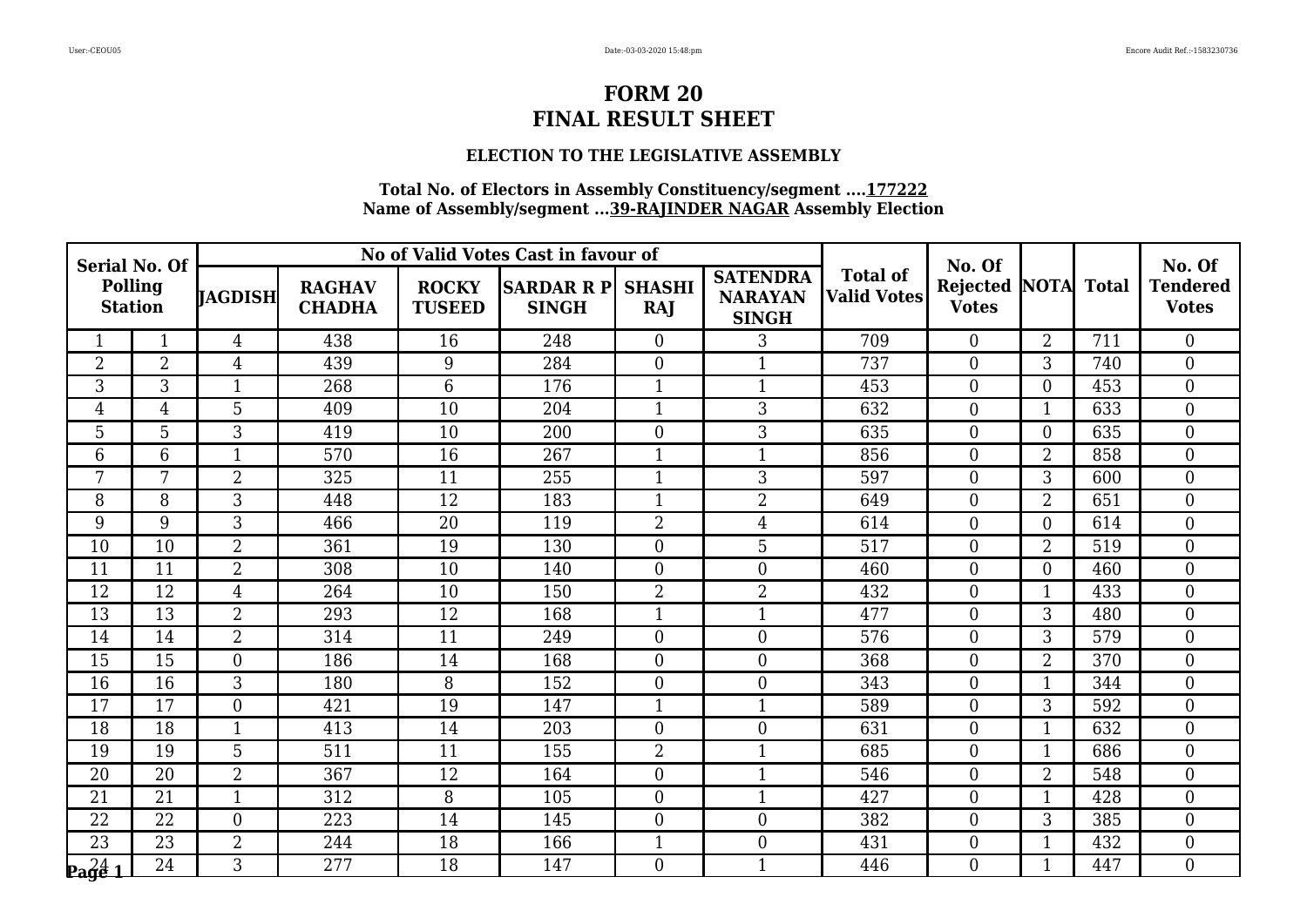### **ELECTION TO THE LEGISLATIVE ASSEMBLY**

| <b>Serial No. Of</b>             |                 |                |                                | No of Valid Votes Cast in favour of<br>No. Of |                                   |                      | No. Of                                            |                                       |                                 |                   |     |                                 |
|----------------------------------|-----------------|----------------|--------------------------------|-----------------------------------------------|-----------------------------------|----------------------|---------------------------------------------------|---------------------------------------|---------------------------------|-------------------|-----|---------------------------------|
| <b>Polling</b><br><b>Station</b> |                 | IAGDISH        | <b>RAGHAV</b><br><b>CHADHA</b> | <b>ROCKY</b><br><b>TUSEED</b>                 | <b>SARDAR R P</b><br><b>SINGH</b> | <b>SHASHI</b><br>RAJ | <b>SATENDRA</b><br><b>NARAYAN</b><br><b>SINGH</b> | <b>Total of</b><br><b>Valid Votes</b> | <b>Rejected</b><br><b>Votes</b> | <b>NOTA</b> Total |     | <b>Tendered</b><br><b>Votes</b> |
| 25                               | 25              | 3              | 357                            | 21                                            | 184                               | $\overline{2}$       |                                                   | 568                                   | $\theta$                        | $\overline{2}$    | 570 | $\overline{0}$                  |
| 26                               | 26              | $\overline{0}$ | 531                            | 21                                            | 145                               | $\overline{2}$       | $\overline{0}$                                    | 699                                   | $\overline{0}$                  | 1                 | 700 | $\boldsymbol{0}$                |
| 27                               | 27              | $\overline{2}$ | 354                            | 29                                            | 280                               | $\mathbf{1}$         | $\overline{2}$                                    | 668                                   | $\boldsymbol{0}$                | 6                 | 674 | $\overline{0}$                  |
| 28                               | 28              | $\overline{2}$ | 259                            | 11                                            | 251                               | $\overline{0}$       | $\boldsymbol{0}$                                  | 523                                   | $\overline{0}$                  | 3                 | 526 | $\boldsymbol{0}$                |
| 29                               | 29              |                | 225                            | 6                                             | 242                               | $\boldsymbol{0}$     | $\boldsymbol{0}$                                  | 474                                   | $\overline{0}$                  | $\mathbf 1$       | 475 | $\boldsymbol{0}$                |
| 30                               | 30              | 3              | 364                            | 22                                            | 263                               | $\mathbf{1}$         | $\boldsymbol{0}$                                  | 653                                   | $\overline{0}$                  | $\overline{4}$    | 657 | $\overline{0}$                  |
| 31                               | 31              | $\mathbf{1}$   | 376                            | 14                                            | 310                               | $\overline{0}$       | $\overline{2}$                                    | 703                                   | $\overline{0}$                  | 5                 | 708 | $\boldsymbol{0}$                |
| 32                               | 32              | $\overline{2}$ | 342                            | $\overline{22}$                               | 347                               | $\overline{2}$       | $\overline{0}$                                    | 715                                   | $\overline{0}$                  | 5                 | 720 | $\boldsymbol{0}$                |
| $\overline{33}$                  | $\overline{33}$ | $\mathbf{1}$   | 380                            | $\overline{26}$                               | 339                               | $\boldsymbol{0}$     | $\boldsymbol{0}$                                  | 746                                   | $\boldsymbol{0}$                | 5                 | 751 | $\boldsymbol{0}$                |
| 34                               | 34              | 3              | 341                            | 14                                            | 233                               | $\overline{0}$       | $\overline{0}$                                    | 591                                   | $\overline{0}$                  | 4                 | 595 | $\overline{0}$                  |
| 35                               | 35              | $\overline{2}$ | 394                            | 20                                            | 367                               | $\mathbf{1}$         | $\boldsymbol{0}$                                  | 784                                   | $\overline{0}$                  | 8                 | 792 | $\boldsymbol{0}$                |
| 36                               | 36              | $\overline{2}$ | 363                            | 17                                            | 285                               | $\mathbf{1}$         | $\mathbf{1}$                                      | 669                                   | $\boldsymbol{0}$                | 6                 | 675 | $\boldsymbol{0}$                |
| 37                               | 37              | 3              | 284                            | 18                                            | 301                               | $\overline{0}$       | $\mathbf{1}$                                      | 607                                   | $\overline{0}$                  | 5                 | 612 | $\overline{0}$                  |
| 38                               | 38              | $\overline{0}$ | 187                            | 13                                            | 201                               | $\overline{0}$       | 3                                                 | 404                                   | $\overline{0}$                  | $\mathbf{1}$      | 405 | $\overline{0}$                  |
| 39                               | 39              | $\overline{2}$ | 301                            | 14                                            | 266                               | $\overline{0}$       | $\boldsymbol{0}$                                  | 583                                   | $\boldsymbol{0}$                | 3                 | 586 | $\boldsymbol{0}$                |
| 40                               | 40              | 3              | 255                            | 21                                            | 263                               | $\boldsymbol{0}$     | $\boldsymbol{0}$                                  | 542                                   | $\overline{0}$                  | 6                 | 548 | $\overline{0}$                  |
| 41                               | 41              | $\overline{0}$ | 223                            | 21                                            | 178                               | $\boldsymbol{0}$     | $\overline{0}$                                    | 422                                   | $\boldsymbol{0}$                | 5                 | 427 | $\overline{0}$                  |
| $\overline{42}$                  | $\overline{42}$ | $\overline{3}$ | 296                            | $\overline{20}$                               | 250                               | $\theta$             | $\overline{2}$                                    | 571                                   | $\theta$                        | 4                 | 575 | $\overline{0}$                  |
| 43                               | 43              | $\mathbf{1}$   | 162                            | 8                                             | 161                               | $\overline{0}$       | $\boldsymbol{0}$                                  | 332                                   | $\overline{0}$                  | 4                 | 336 | $\boldsymbol{0}$                |
| 44                               | 44              | $\overline{2}$ | 218                            | 18                                            | 217                               | $\overline{0}$       | $\boldsymbol{0}$                                  | 455                                   | $\overline{0}$                  | 10                | 465 | $\overline{0}$                  |
| 45                               | 45              | $\mathbf{1}$   | 360                            | 21                                            | 289                               | $\overline{0}$       | $\mathbf{1}$                                      | 672                                   | $\overline{0}$                  | $\mathbf{1}$      | 673 | $\overline{0}$                  |
| 46                               | 46              | $\overline{0}$ | 293                            | 29                                            | 378                               | $\boldsymbol{0}$     | $\mathbf{1}$                                      | 701                                   | $\boldsymbol{0}$                | 3                 | 704 | $\boldsymbol{0}$                |
| 47                               | $\overline{47}$ | $\mathbf{1}$   | 375                            | $\overline{28}$                               | 371                               | $\boldsymbol{0}$     | $\boldsymbol{0}$                                  | 775                                   | $\overline{0}$                  | 7                 | 782 | $\overline{0}$                  |
| $\frac{1}{2}$                    | 48              | $\overline{0}$ | 348                            | 31                                            | 382                               | $\theta$             | $\mathbf{0}$                                      | 761                                   | $\theta$                        | 8                 | 769 | $\overline{0}$                  |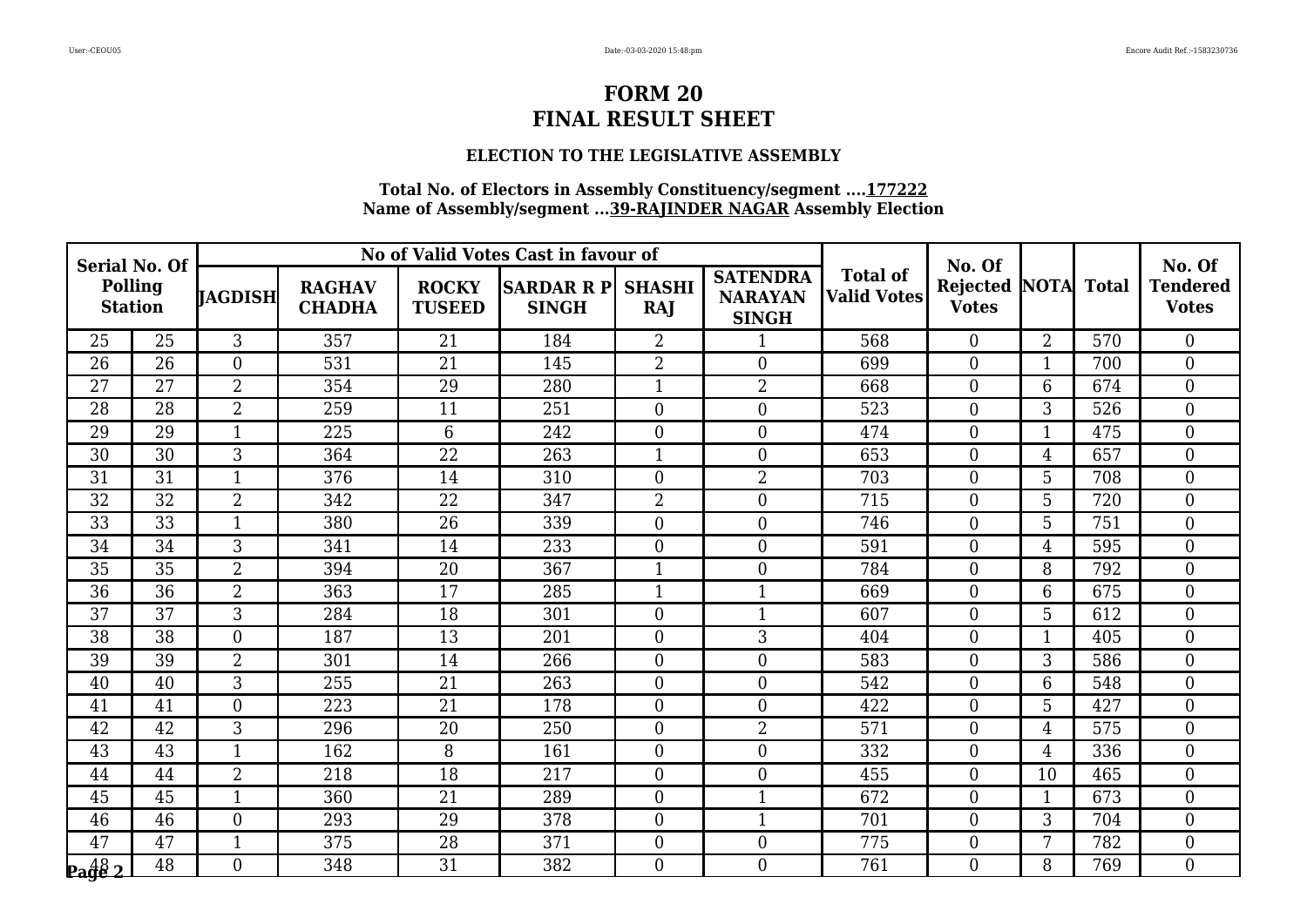### **ELECTION TO THE LEGISLATIVE ASSEMBLY**

| <b>Serial No. Of</b>             |                 |                |                                |                               | No of Valid Votes Cast in favour of |                      |                                                   |                                       | No. Of                          |                   |     | No. Of                          |
|----------------------------------|-----------------|----------------|--------------------------------|-------------------------------|-------------------------------------|----------------------|---------------------------------------------------|---------------------------------------|---------------------------------|-------------------|-----|---------------------------------|
| <b>Polling</b><br><b>Station</b> |                 | IAGDISH        | <b>RAGHAV</b><br><b>CHADHA</b> | <b>ROCKY</b><br><b>TUSEED</b> | <b>SARDAR R P</b><br><b>SINGH</b>   | <b>SHASHI</b><br>RAJ | <b>SATENDRA</b><br><b>NARAYAN</b><br><b>SINGH</b> | <b>Total of</b><br><b>Valid Votes</b> | <b>Rejected</b><br><b>Votes</b> | <b>NOTA</b> Total |     | <b>Tendered</b><br><b>Votes</b> |
| 49                               | 49              | $\overline{4}$ | 167                            | 5                             | 112                                 | $\mathbf{1}$         | $\overline{0}$                                    | 289                                   | $\theta$                        | $\overline{2}$    | 291 | $\overline{0}$                  |
| 50                               | 50              | $\overline{2}$ | 235                            | 7                             | 196                                 | $\mathbf{1}$         | 3                                                 | 444                                   | $\overline{0}$                  | 3                 | 447 | $\boldsymbol{0}$                |
| 51                               | 51              | $\overline{2}$ | 187                            | 17                            | 97                                  | $\mathbf{1}$         | $\boldsymbol{0}$                                  | 304                                   | $\boldsymbol{0}$                | $\overline{4}$    | 308 | $\overline{0}$                  |
| 52                               | $\overline{52}$ | 3              | 333                            | 13                            | 304                                 | $\overline{0}$       | $\mathbf{1}$                                      | 654                                   | $\overline{0}$                  | 5                 | 659 | $\boldsymbol{0}$                |
| 53                               | 53              | 1              | 325                            | 20                            | 361                                 | $\mathbf{0}$         | $\boldsymbol{0}$                                  | 707                                   | $\overline{0}$                  | 6                 | 713 | $\boldsymbol{0}$                |
| 54                               | 54              | $\overline{2}$ | 289                            | 12                            | 302                                 | $\overline{0}$       | $\boldsymbol{0}$                                  | 605                                   | $\overline{0}$                  | 3                 | 608 | $\overline{0}$                  |
| 55                               | 55              | $\overline{0}$ | 333                            | 25                            | 329                                 | $\overline{2}$       | $\overline{2}$                                    | 691                                   | $\overline{0}$                  | 9                 | 700 | $\mathbf{1}$                    |
| 56                               | 56              | $\overline{2}$ | 261                            | 6                             | 126                                 | $\overline{0}$       | $\mathbf{1}$                                      | 396                                   | $\overline{0}$                  | 1                 | 397 | $\boldsymbol{0}$                |
| 57                               | $\overline{57}$ | $\mathbf{1}$   | 321                            | 10                            | 100                                 | 3                    | $\overline{4}$                                    | 439                                   | $\mathbf{0}$                    | $\mathbf{1}$      | 440 | $\boldsymbol{0}$                |
| 58                               | 58              | 3              | 370                            | 8                             | 153                                 | $\overline{0}$       | $\overline{2}$                                    | 536                                   | $\overline{0}$                  | 5                 | 541 | $\overline{0}$                  |
| 59                               | 59              | $\mathbf{1}$   | 444                            | 15                            | 110                                 | $\overline{2}$       | $\overline{2}$                                    | 574                                   | $\overline{0}$                  | $\overline{0}$    | 574 | $\boldsymbol{0}$                |
| 60                               | 60              | $\mathbf{1}$   | 493                            | 17                            | 209                                 | 3                    | $\mathfrak{Z}$                                    | 726                                   | $\boldsymbol{0}$                | $\overline{2}$    | 728 | $\boldsymbol{0}$                |
| 61                               | 61              | $\overline{4}$ | 496                            | 17                            | 134                                 | 6                    | 8                                                 | 665                                   | $\overline{0}$                  | 5                 | 670 | $\overline{0}$                  |
| 62                               | 62              | 6              | 446                            | 24                            | 264                                 | $\overline{2}$       | 5                                                 | 747                                   | $\overline{0}$                  | $\mathbf{1}$      | 748 | $\overline{0}$                  |
| 63                               | 63              | 8              | 234                            | 17                            | 179                                 | $\mathbf{1}$         | $\overline{2}$                                    | 441                                   | $\boldsymbol{0}$                | $\mathbf{1}$      | 442 | $\boldsymbol{0}$                |
| 64                               | 64              | 3              | 211                            | 7                             | 217                                 | $\mathbf{1}$         | $\mathbf{1}$                                      | 440                                   | $\overline{0}$                  | $\overline{0}$    | 440 | $\boldsymbol{0}$                |
| 65                               | 65              | 3              | 245                            | 28                            | 114                                 | $\mathbf{1}$         | $\overline{4}$                                    | 395                                   | $\boldsymbol{0}$                | $\mathbf{1}$      | 396 | $\overline{0}$                  |
| 66                               | 66              | 9              | 338                            | $\overline{16}$               | 157                                 | $\mathbf{1}$         | $\mathbf{0}$                                      | 521                                   | $\theta$                        | $\Omega$          | 521 | $\overline{0}$                  |
| 67                               | 67              | $\overline{4}$ | 560                            | 17                            | 130                                 | 3                    | $\mathbf{1}$                                      | 715                                   | $\overline{0}$                  | $\mathbf 1$       | 716 | $\boldsymbol{0}$                |
| 68                               | 68              | $\overline{2}$ | 366                            | 14                            | 102                                 | $\boldsymbol{0}$     | $\boldsymbol{0}$                                  | 484                                   | $\overline{0}$                  | $\overline{2}$    | 486 | $\overline{0}$                  |
| 69                               | 69              | $\mathbf{1}$   | 414                            | 6                             | 111                                 | $\mathbf{1}$         | 3                                                 | 536                                   | $\overline{0}$                  | $\overline{2}$    | 538 | $\overline{0}$                  |
| 70                               | 70              | 6              | 379                            | 11                            | 222                                 | 3                    | 3                                                 | 624                                   | $\overline{0}$                  | $\overline{0}$    | 624 | $\boldsymbol{0}$                |
| 71                               | $\overline{71}$ | $\overline{4}$ | 341                            | $\overline{6}$                | 160                                 | $\mathbf{1}$         | $\overline{2}$                                    | 514                                   | $\overline{0}$                  | $\overline{0}$    | 514 | $\overline{0}$                  |
| $\sqrt{\frac{72}{9}}$            | $\overline{72}$ | $\overline{2}$ | 332                            | 14                            | 178                                 | $\mathbf{1}$         | $\overline{2}$                                    | 529                                   | $\theta$                        | $\Omega$          | 529 | $\overline{0}$                  |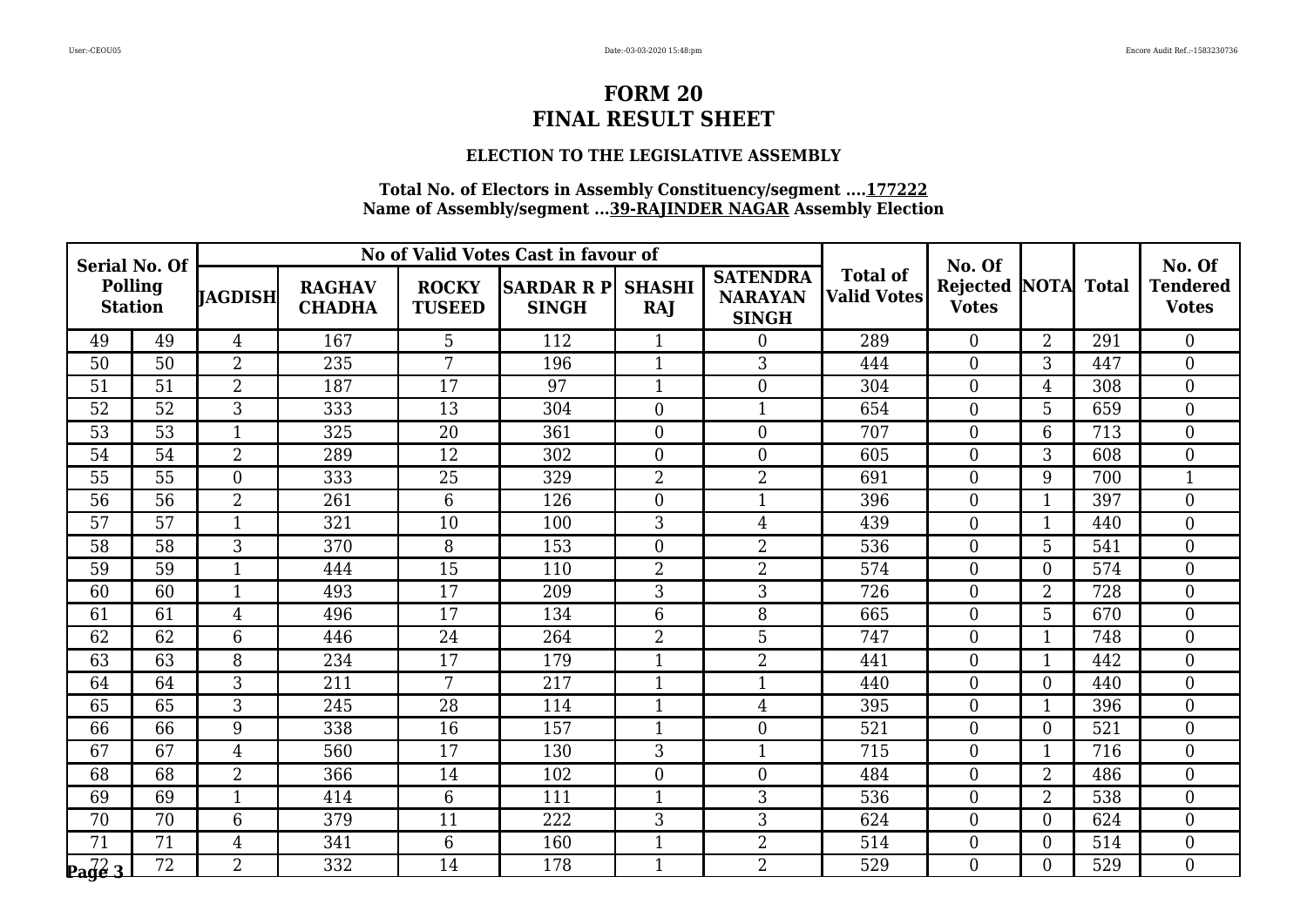### **ELECTION TO THE LEGISLATIVE ASSEMBLY**

| <b>Serial No. Of</b>             |                 |                |                                |                               | No of Valid Votes Cast in favour of |                      |                                                   |                                       | No. Of                          |                   |     | No. Of                          |
|----------------------------------|-----------------|----------------|--------------------------------|-------------------------------|-------------------------------------|----------------------|---------------------------------------------------|---------------------------------------|---------------------------------|-------------------|-----|---------------------------------|
| <b>Polling</b><br><b>Station</b> |                 | IAGDISH        | <b>RAGHAV</b><br><b>CHADHA</b> | <b>ROCKY</b><br><b>TUSEED</b> | <b>SARDAR R P</b><br><b>SINGH</b>   | <b>SHASHI</b><br>RAJ | <b>SATENDRA</b><br><b>NARAYAN</b><br><b>SINGH</b> | <b>Total of</b><br><b>Valid Votes</b> | <b>Rejected</b><br><b>Votes</b> | <b>NOTA</b> Total |     | <b>Tendered</b><br><b>Votes</b> |
| 73                               | 73              | $\mathbf{1}$   | 422                            | 6                             | 110                                 | $\theta$             |                                                   | 540                                   | $\theta$                        | $\mathbf{1}$      | 541 | $\overline{0}$                  |
| 74                               | 74              | 1              | 368                            | 15                            | 191                                 | 1                    | $\mathbf{1}$                                      | 577                                   | $\overline{0}$                  | 4                 | 581 | $\boldsymbol{0}$                |
| 75                               | 75              | $\overline{2}$ | 392                            | 7                             | 103                                 | $\mathbf{1}$         | $\mathbf{1}$                                      | 506                                   | $\boldsymbol{0}$                | $\mathbf{1}$      | 507 | $\overline{0}$                  |
| 76                               | $\overline{76}$ | $\overline{0}$ | 365                            | 14                            | 136                                 | $\overline{2}$       | $\mathbf{1}$                                      | 518                                   | $\overline{0}$                  | $\mathbf{1}$      | 519 | $\boldsymbol{0}$                |
| 77                               | 77              | 2              | 267                            | 19                            | 145                                 | $\boldsymbol{0}$     | 3                                                 | 436                                   | $\boldsymbol{0}$                | $\mathbf{1}$      | 437 | $\boldsymbol{0}$                |
| 78                               | 78              | $\mathbf{1}$   | 376                            | 30                            | 159                                 | $\mathbf{0}$         | $\boldsymbol{0}$                                  | 566                                   | $\mathbf{0}$                    | 3                 | 569 | $\overline{0}$                  |
| 79                               | 79              | $\overline{2}$ | 329                            | 15                            | 175                                 | $\mathbf{1}$         | 3                                                 | 525                                   | $\overline{0}$                  | $\mathbf{1}$      | 526 | $\boldsymbol{0}$                |
| 80                               | 80              | $\overline{2}$ | 276                            | 10                            | 67                                  | $\mathbf{1}$         | $\overline{5}$                                    | 361                                   | $\overline{0}$                  | $\overline{2}$    | 363 | $\boldsymbol{0}$                |
| 81                               | 81              | $\overline{2}$ | 495                            | 20                            | 155                                 | $\mathbf{1}$         | $\overline{4}$                                    | 677                                   | $\mathbf{0}$                    | $\mathbf{1}$      | 678 | $\boldsymbol{0}$                |
| 82                               | 82              | 3              | 498                            | 31                            | 212                                 | $\overline{0}$       | $\mathbf{1}$                                      | 745                                   | $\overline{0}$                  | 1                 | 746 | $\overline{0}$                  |
| 83                               | 83              | 1              | 541                            | 29                            | 222                                 | $\mathbf{1}$         | $\mathbf{1}$                                      | 795                                   | $\overline{0}$                  | 6                 | 801 | $\boldsymbol{0}$                |
| 84                               | 84              | 3              | 580                            | 29                            | 243                                 | $\overline{2}$       | $\boldsymbol{0}$                                  | 857                                   | $\mathbf{0}$                    | $\mathbf{1}$      | 858 | $\boldsymbol{0}$                |
| 85                               | 85              | 3              | 576                            | 47                            | 148                                 | $\mathbf{1}$         | $6\phantom{1}6$                                   | 781                                   | $\overline{0}$                  | $\overline{2}$    | 783 | $\overline{0}$                  |
| 86                               | 86              | 1              | 417                            | 43                            | 182                                 | $\mathbf{1}$         | $\mathbf{1}$                                      | 645                                   | $\overline{0}$                  | 4                 | 649 | $\overline{0}$                  |
| 87                               | 87              | 1              | 490                            | 13                            | 138                                 | $\mathbf{1}$         | 3                                                 | 646                                   | $\mathbf{0}$                    | $\mathbf{1}$      | 647 | $\boldsymbol{0}$                |
| 88                               | 88              | $\overline{0}$ | 302                            | 7                             | 140                                 | $\boldsymbol{0}$     | $\overline{2}$                                    | 451                                   | $\overline{0}$                  | $\mathbf{1}$      | 452 | $\boldsymbol{0}$                |
| 89                               | 89              | 3              | 316                            | 20                            | 128                                 | $\mathbf{1}$         | $\mathbf{1}$                                      | 469                                   | $\boldsymbol{0}$                | $\overline{0}$    | 469 | $\overline{0}$                  |
| $\overline{90}$                  | 90              | $\overline{4}$ | 363                            | $\overline{15}$               | 161                                 | $\mathbf{1}$         | $\overline{2}$                                    | 546                                   | $\theta$                        | $\overline{4}$    | 550 | $\overline{0}$                  |
| 91                               | 91              | $\overline{0}$ | 509                            | 15                            | 233                                 | $\overline{2}$       | $\overline{2}$                                    | 761                                   | $\overline{0}$                  | $\overline{2}$    | 763 | $\boldsymbol{0}$                |
| 92                               | 92              | 7              | 385                            | 20                            | 51                                  | $\mathbf{1}$         | 3                                                 | 467                                   | $\overline{0}$                  | $\mathbf{1}$      | 468 | $\overline{0}$                  |
| 93                               | 93              | $\mathbf{1}$   | 436                            | 17                            | 134                                 | $\mathbf{1}$         | 3                                                 | 592                                   | $\overline{0}$                  | 5                 | 597 | $\overline{0}$                  |
| 94                               | 94              | $\overline{4}$ | 509                            | 17                            | 202                                 | $\mathbf{1}$         | $\boldsymbol{0}$                                  | 733                                   | $\boldsymbol{0}$                | $\mathbf{1}$      | 734 | $\boldsymbol{0}$                |
| $\overline{95}$                  | 95              | $\mathbf{1}$   | 494                            | 23                            | 188                                 | $\mathbf{1}$         | $\boldsymbol{0}$                                  | 707                                   | $\overline{0}$                  | $\overline{2}$    | 709 | $\overline{0}$                  |
| $\frac{96}{2964}$                | 96              | $\overline{2}$ | 310                            | 19                            | 151                                 | $\theta$             | $\mathbf{0}$                                      | 482                                   | $\theta$                        | $\mathbf{1}$      | 483 | $\overline{0}$                  |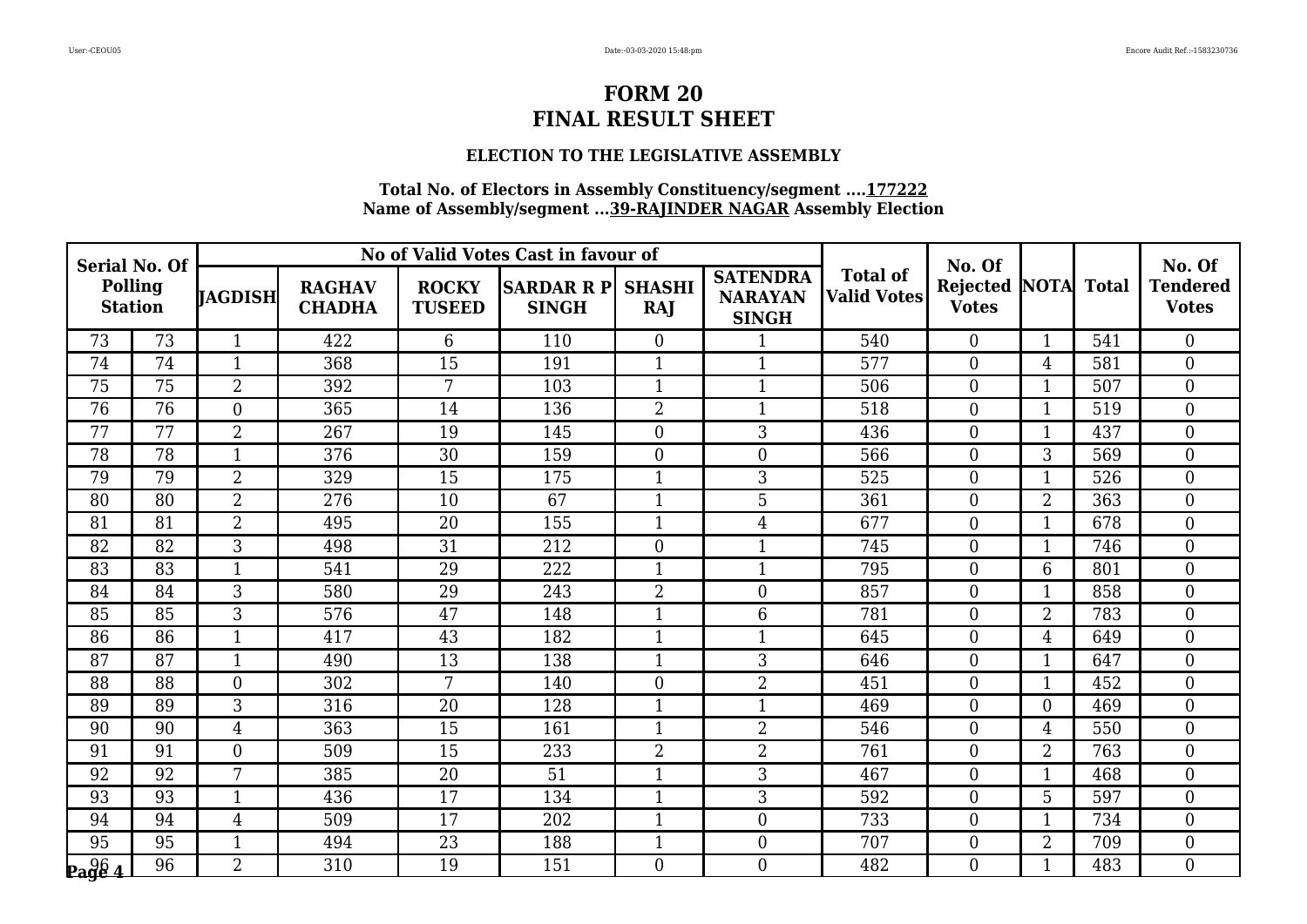### **ELECTION TO THE LEGISLATIVE ASSEMBLY**

| <b>Serial No. Of</b>             |     |                |                                |                               | No of Valid Votes Cast in favour of |                      |                                                   |                                       | No. Of                          |                   |     | No. Of                          |
|----------------------------------|-----|----------------|--------------------------------|-------------------------------|-------------------------------------|----------------------|---------------------------------------------------|---------------------------------------|---------------------------------|-------------------|-----|---------------------------------|
| <b>Polling</b><br><b>Station</b> |     | <b>JAGDISH</b> | <b>RAGHAV</b><br><b>CHADHA</b> | <b>ROCKY</b><br><b>TUSEED</b> | <b>SARDAR R PI</b><br><b>SINGH</b>  | <b>SHASHI</b><br>RAJ | <b>SATENDRA</b><br><b>NARAYAN</b><br><b>SINGH</b> | <b>Total of</b><br><b>Valid Votes</b> | <b>Rejected</b><br><b>Votes</b> | <b>NOTA</b> Total |     | <b>Tendered</b><br><b>Votes</b> |
| 97                               | 97  | 8              | 301                            | 15                            | 130                                 | $\overline{0}$       |                                                   | 455                                   | $\theta$                        | 3                 | 458 | $\Omega$                        |
| 98                               | 98  | $\overline{4}$ | 618                            | 17                            | 175                                 | $\overline{2}$       | $\mathbf{1}$                                      | 817                                   | $\overline{0}$                  | $\overline{0}$    | 817 | $\boldsymbol{0}$                |
| 99                               | 99  | 3              | 445                            | 16                            | 172                                 | 3                    | $\overline{0}$                                    | 639                                   | $\overline{0}$                  | 6                 | 645 | $\boldsymbol{0}$                |
| 100                              | 100 | $\overline{2}$ | 267                            | 14                            | 146                                 | $\overline{0}$       | $\mathbf{1}$                                      | 430                                   | $\Omega$                        | $\overline{2}$    | 432 | $\boldsymbol{0}$                |
| 101                              | 101 | 3              | 447                            | 26                            | 177                                 | $\overline{0}$       | $\overline{2}$                                    | 655                                   | $\overline{0}$                  | 2                 | 657 | $\boldsymbol{0}$                |
| 102                              | 102 | $\mathbf{1}$   | 378                            | 13                            | 143                                 | $\overline{0}$       | $\overline{2}$                                    | 537                                   | $\overline{0}$                  | $\overline{0}$    | 537 | $\mathbf{0}$                    |
| 103                              | 103 | 3              | 331                            | 11                            | 141                                 | $\Omega$             | $\overline{2}$                                    | 488                                   | $\Omega$                        | $\mathbf{1}$      | 489 | $\overline{0}$                  |
| 104                              | 104 | 3              | 464                            | 12                            | 127                                 | $\mathbf{1}$         | $\overline{2}$                                    | 609                                   | $\overline{0}$                  | 1                 | 610 | $\boldsymbol{0}$                |
| 105                              | 105 | $\overline{0}$ | 368                            | 3                             | 42                                  | $\mathbf{1}$         | $\boldsymbol{0}$                                  | 414                                   | $\overline{0}$                  | $\overline{4}$    | 418 | $\boldsymbol{0}$                |
| 106                              | 106 | $\mathbf{1}$   | 227                            | 18                            | 335                                 | $\overline{0}$       | $\overline{0}$                                    | 581                                   | $\Omega$                        | 6                 | 587 | $\boldsymbol{0}$                |
| 107                              | 107 | $\mathbf{1}$   | 231                            | 19                            | 263                                 | $\boldsymbol{0}$     | $\overline{0}$                                    | 514                                   | $\overline{0}$                  | $\overline{2}$    | 516 | $\boldsymbol{0}$                |
| 108                              | 108 | $\overline{2}$ | 224                            | 11                            | 269                                 | $\mathbf{1}$         | $\overline{0}$                                    | 507                                   | $\overline{0}$                  | $\mathbf{1}$      | 508 | $\boldsymbol{0}$                |
| 109                              | 109 | 6              | 251                            | 7                             | 274                                 | $\mathbf{1}$         | $\overline{0}$                                    | 539                                   | $\Omega$                        | $\overline{2}$    | 541 | $\overline{0}$                  |
| 110                              | 110 | $\overline{2}$ | 278                            | 12                            | 300                                 | $\overline{0}$       | $\overline{0}$                                    | 592                                   | $\Omega$                        | $\overline{2}$    | 594 | $\boldsymbol{0}$                |
| 111                              | 111 | $\mathbf{1}$   | 237                            | 18                            | 275                                 | $\overline{2}$       | $\boldsymbol{0}$                                  | 533                                   | $\overline{0}$                  | $\overline{4}$    | 537 | $\boldsymbol{0}$                |
| 112                              | 112 | 6              | 343                            | 19                            | 235                                 | $\mathbf{1}$         | $\mathbf{1}$                                      | 605                                   | $\overline{0}$                  | $\overline{2}$    | 607 | $\boldsymbol{0}$                |
| 113                              | 113 | $\mathbf{1}$   | 211                            | 21                            | 345                                 | $\boldsymbol{0}$     | $\overline{2}$                                    | 580                                   | $\overline{0}$                  | $\overline{2}$    | 582 | $\boldsymbol{0}$                |
| 114                              | 114 | $\overline{0}$ | 213                            | $\overline{15}$               | 222                                 | $\Omega$             | $\overline{0}$                                    | 450                                   | $\theta$                        | $\overline{1}$    | 451 | $\overline{0}$                  |
| 115                              | 115 | $\mathbf{1}$   | 395                            | 24                            | 389                                 | $\overline{0}$       | $\overline{0}$                                    | 809                                   | $\Omega$                        | 3                 | 812 | $\boldsymbol{0}$                |
| 116                              | 116 | $\overline{2}$ | 275                            | 20                            | 237                                 | $\overline{2}$       | $\overline{2}$                                    | 538                                   | $\overline{0}$                  | $\overline{4}$    | 542 | $\boldsymbol{0}$                |
| 117                              | 117 | $\mathbf{1}$   | 322                            | 16                            | 369                                 | $\overline{0}$       | $\mathbf{1}$                                      | 709                                   | $\Omega$                        | 9                 | 718 | $\overline{0}$                  |
| 118                              | 118 | $\mathbf{1}$   | 178                            | 20                            | 228                                 | $\overline{0}$       | $\overline{0}$                                    | 427                                   | $\overline{0}$                  | $\mathbf{1}$      | 428 | $\boldsymbol{0}$                |
| 119                              | 119 | $\overline{0}$ | 355                            | 26                            | 409                                 | $\overline{0}$       | $\boldsymbol{0}$                                  | 790                                   | $\overline{0}$                  | $\overline{4}$    | 794 | $\mathbf{0}$                    |
| $\mathbf{p_1}^{120}$ 5           | 120 | $\overline{2}$ | 299                            | 36                            | 280                                 | $\mathbf{1}$         | $\mathbf{1}$                                      | 619                                   | $\Omega$                        | 6                 | 625 | $\overline{0}$                  |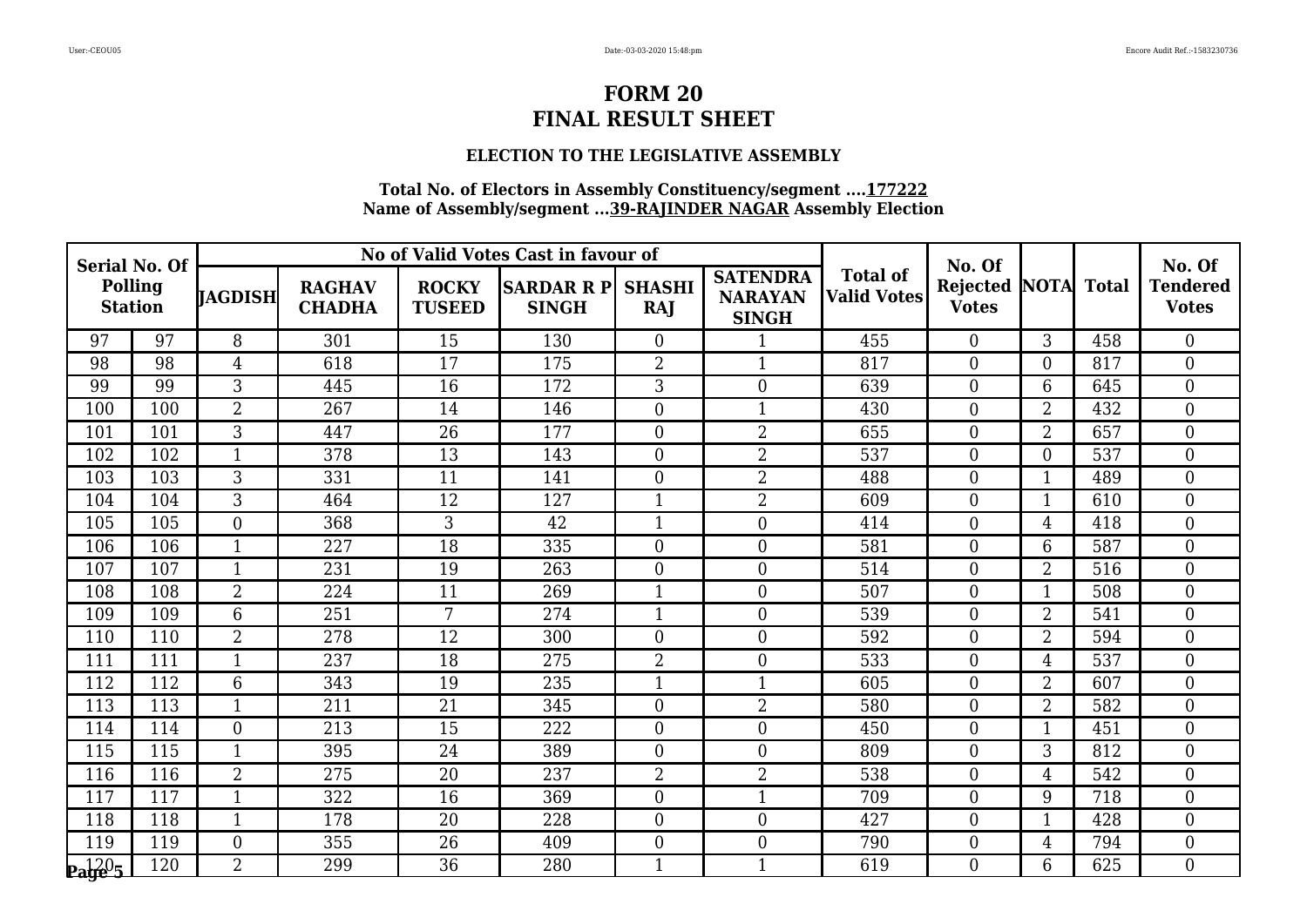### **ELECTION TO THE LEGISLATIVE ASSEMBLY**

| <b>Serial No. Of</b>                         |     |                |                                |                               | No of Valid Votes Cast in favour of |                      |                                                   |                                       | No. Of                                     |                |     | No. Of                          |
|----------------------------------------------|-----|----------------|--------------------------------|-------------------------------|-------------------------------------|----------------------|---------------------------------------------------|---------------------------------------|--------------------------------------------|----------------|-----|---------------------------------|
| <b>Polling</b><br><b>Station</b>             |     | <b>JAGDISH</b> | <b>RAGHAV</b><br><b>CHADHA</b> | <b>ROCKY</b><br><b>TUSEED</b> | <b>SARDAR R PI</b><br><b>SINGH</b>  | <b>SHASHI</b><br>RAJ | <b>SATENDRA</b><br><b>NARAYAN</b><br><b>SINGH</b> | <b>Total of</b><br><b>Valid Votes</b> | <b>Rejected NOTA Total</b><br><b>Votes</b> |                |     | <b>Tendered</b><br><b>Votes</b> |
| 121                                          | 121 | $\overline{4}$ | 383                            | 18                            | 329                                 | $\overline{0}$       | $\overline{0}$                                    | 734                                   | $\overline{0}$                             | $\overline{3}$ | 737 | $\overline{0}$                  |
| 122                                          | 122 | 6              | 663                            | 44                            | 170                                 | 3                    | 6                                                 | 892                                   | $\overline{0}$                             | 6              | 898 | $\boldsymbol{0}$                |
| 123                                          | 123 | $\mathbf{1}$   | 182                            | 23                            | 180                                 | $\overline{0}$       | $\boldsymbol{0}$                                  | 386                                   | $\boldsymbol{0}$                           | 6              | 392 | $\overline{0}$                  |
| 124                                          | 124 | $\Omega$       | 175                            | 18                            | 187                                 | $\overline{0}$       | $\mathbf{1}$                                      | 381                                   | $\overline{0}$                             | 3              | 384 | $\overline{0}$                  |
| 125                                          | 125 | $\overline{2}$ | 314                            | 21                            | 262                                 | $\mathbf{1}$         | $\boldsymbol{0}$                                  | 600                                   | $\overline{0}$                             | 4              | 604 | $\boldsymbol{0}$                |
| 126                                          | 126 | $\mathbf{1}$   | 220                            | 12                            | 237                                 | $\overline{0}$       | $\mathbf{1}$                                      | 471                                   | $\overline{0}$                             | $\overline{2}$ | 473 | $\overline{0}$                  |
| 127                                          | 127 | $\mathbf{1}$   | 208                            | 15                            | 190                                 | $\overline{0}$       | $\boldsymbol{0}$                                  | 414                                   | $\theta$                                   | 5              | 419 | $\overline{0}$                  |
| 128                                          | 128 | $\overline{0}$ | 245                            | 8                             | 224                                 | $\overline{0}$       | $\mathbf{1}$                                      | 478                                   | $\overline{0}$                             | 7              | 485 | $\boldsymbol{0}$                |
| 129                                          | 129 | 10             | 307                            | 28                            | 160                                 | $\overline{2}$       | $\overline{2}$                                    | 509                                   | $\boldsymbol{0}$                           | $\overline{2}$ | 511 | $\boldsymbol{0}$                |
| 130                                          | 130 | 4              | 197                            | 12                            | 173                                 | $\theta$             | $\overline{2}$                                    | 388                                   | $\overline{0}$                             | $\mathbf{1}$   | 389 | $\overline{0}$                  |
| 131                                          | 131 | 5              | 383                            | 14                            | 176                                 | $\overline{0}$       | $\overline{2}$                                    | 580                                   | $\overline{0}$                             | $\mathbf{1}$   | 581 | $\boldsymbol{0}$                |
| 132                                          | 132 | 5              | 359                            | 20                            | 194                                 | $\overline{0}$       | $6\phantom{.}6$                                   | 584                                   | $\overline{0}$                             | $\overline{4}$ | 588 | $\boldsymbol{0}$                |
| 133                                          | 133 | $\mathbf{1}$   | 219                            | 9                             | 199                                 | $\mathbf{1}$         | $\mathbf{1}$                                      | 430                                   | $\overline{0}$                             | $\mathbf{1}$   | 431 | $\overline{0}$                  |
| 134                                          | 134 | $\overline{2}$ | 342                            | 7                             | 209                                 | $\mathbf{1}$         | 5                                                 | 566                                   | $\overline{0}$                             | $\overline{0}$ | 566 | $\overline{0}$                  |
| 135                                          | 135 | 3              | 215                            | 10                            | 160                                 | $\overline{0}$       | $\mathbf{1}$                                      | 389                                   | $\mathbf{0}$                               | $\mathbf{1}$   | 390 | $\boldsymbol{0}$                |
| 136                                          | 136 | $\overline{0}$ | 278                            | 34                            | 272                                 | $\overline{0}$       | $6\phantom{.}6$                                   | 590                                   | $\overline{0}$                             | 6              | 596 | $\boldsymbol{0}$                |
| 137                                          | 137 | $\mathbf{1}$   | 230                            | 14                            | 287                                 | $\overline{2}$       | 5                                                 | 539                                   | $\overline{0}$                             | $\overline{2}$ | 541 | $\overline{0}$                  |
| 138                                          | 138 | $\mathbf{1}$   | 223                            | $\overline{22}$               | 341                                 | $\theta$             | $\overline{4}$                                    | 591                                   | $\overline{0}$                             | $\mathbf{1}$   | 592 | $\overline{0}$                  |
| 139                                          | 139 | $\overline{0}$ | 317                            | 15                            | 338                                 | $\overline{2}$       | 14                                                | 686                                   | $\overline{0}$                             | 6              | 692 | $\boldsymbol{0}$                |
| 140                                          | 140 | $\overline{0}$ | 313                            | 21                            | 371                                 | $\overline{0}$       | 7                                                 | 712                                   | $\overline{0}$                             | $\mathbf{1}$   | 713 | $\boldsymbol{0}$                |
| 141                                          | 141 | $\mathbf{1}$   | 177                            | 15                            | 195                                 | $\overline{0}$       | 5                                                 | 393                                   | $\overline{0}$                             | $\mathbf{1}$   | 394 | $\overline{0}$                  |
| 142                                          | 142 | $\mathbf 1$    | 187                            | 12                            | 256                                 | $\overline{0}$       | $\overline{2}$                                    | 458                                   | $\overline{0}$                             | $\overline{2}$ | 460 | $\boldsymbol{0}$                |
| 143                                          | 143 | $\overline{2}$ | 344                            | 13                            | 373                                 | $\boldsymbol{0}$     | 12                                                | 744                                   | $\overline{0}$                             | 3              | 747 | $\overline{0}$                  |
| $\mathbf{p}_\mathbf{a}$ g $^{44}_\mathbf{6}$ | 144 | $\overline{2}$ | 215                            | 9                             | 248                                 | $\theta$             | 10                                                | 484                                   | $\theta$                                   | $\overline{2}$ | 486 | $\overline{0}$                  |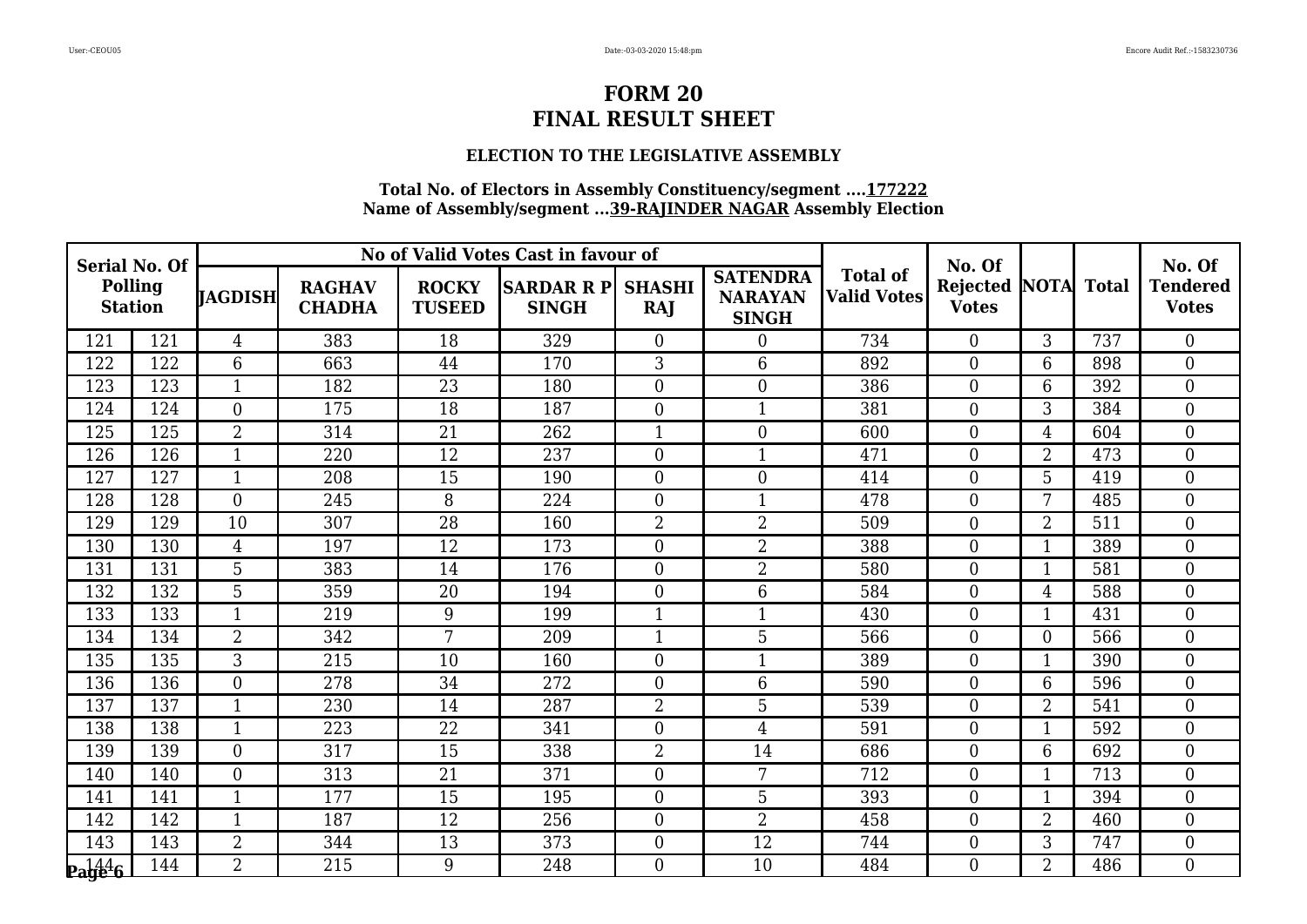### **ELECTION TO THE LEGISLATIVE ASSEMBLY**

| <b>Serial No. Of</b>             |     |                |                                |                               | No of Valid Votes Cast in favour of |                             |                                                   |                                       | No. Of                                     |                |     | No. Of                          |
|----------------------------------|-----|----------------|--------------------------------|-------------------------------|-------------------------------------|-----------------------------|---------------------------------------------------|---------------------------------------|--------------------------------------------|----------------|-----|---------------------------------|
| <b>Polling</b><br><b>Station</b> |     | <b>JAGDISH</b> | <b>RAGHAV</b><br><b>CHADHA</b> | <b>ROCKY</b><br><b>TUSEED</b> | <b>SARDAR R PI</b><br><b>SINGH</b>  | <b>SHASHI</b><br><b>RAJ</b> | <b>SATENDRA</b><br><b>NARAYAN</b><br><b>SINGH</b> | <b>Total of</b><br><b>Valid Votes</b> | <b>Rejected NOTA Total</b><br><b>Votes</b> |                |     | <b>Tendered</b><br><b>Votes</b> |
| 145                              | 145 | 3              | 294                            | 21                            | 380                                 | $\overline{2}$              | 13                                                | 713                                   | $\overline{0}$                             | 3              | 716 | $\overline{0}$                  |
| 146                              | 146 | $\mathbf{1}$   | 185                            | 21                            | 264                                 | 1                           | 11                                                | 483                                   | $\overline{0}$                             | $\mathbf 1$    | 484 | $\boldsymbol{0}$                |
| 147                              | 147 | $\mathbf{1}$   | 183                            | 10                            | 229                                 | $\mathbf{1}$                | 19                                                | 443                                   | $\mathbf{0}$                               | 3              | 446 | $\overline{0}$                  |
| 148                              | 148 | $\mathbf{1}$   | 334                            | 9                             | 422                                 | $\overline{0}$              | 14                                                | 780                                   | $\overline{0}$                             | $\overline{2}$ | 782 | $\overline{0}$                  |
| 149                              | 149 | $\overline{0}$ | 427                            | $\overline{39}$               | 272                                 | 3                           | $\overline{2}$                                    | 743                                   | $\overline{0}$                             | 6              | 749 | $\overline{0}$                  |
| 150                              | 150 | $\overline{0}$ | 289                            | 11                            | 278                                 | $\overline{0}$              | 12                                                | 590                                   | $\overline{0}$                             | $\mathbf{1}$   | 591 | $\mathbf{0}$                    |
| 151                              | 151 | $\mathbf{1}$   | 264                            | 18                            | 223                                 | $\theta$                    | 5                                                 | 511                                   | $\theta$                                   | 3              | 514 | $\overline{0}$                  |
| 152                              | 152 | 1              | 296                            | 18                            | 316                                 | $\overline{2}$              | 8                                                 | 641                                   | $\theta$                                   | 3              | 644 | $\boldsymbol{0}$                |
| 153                              | 153 | $\overline{0}$ | 328                            | 14                            | 316                                 | $\overline{4}$              | 10                                                | 672                                   | $\boldsymbol{0}$                           | 6              | 678 | $\boldsymbol{0}$                |
| 154                              | 154 | 5              | 332                            | 25                            | 398                                 | $\Omega$                    | 16                                                | 776                                   | $\theta$                                   | $\mathbf{1}$   | 777 | $\overline{0}$                  |
| 155                              | 155 | $\mathbf{1}$   | 300                            | 44                            | 353                                 | $\theta$                    | 13                                                | 711                                   | $\overline{0}$                             | 3              | 714 | $\overline{0}$                  |
| 156                              | 156 | $\mathbf{1}$   | 293                            | 18                            | 312                                 | 3                           | 7                                                 | 634                                   | $\overline{0}$                             | 6              | 640 | $\boldsymbol{0}$                |
| 157                              | 157 | $\overline{2}$ | 466                            | 22                            | 120                                 | $\mathbf{1}$                | 12                                                | 623                                   | $\overline{0}$                             | $\overline{0}$ | 623 | $\overline{0}$                  |
| 158                              | 158 | $\overline{2}$ | 378                            | 15                            | 169                                 | $\overline{0}$              | 10                                                | 574                                   | $\overline{0}$                             | $\overline{2}$ | 576 | $\overline{0}$                  |
| 159                              | 159 | $\overline{2}$ | 347                            | 10                            | 227                                 | $\overline{1}$              | 14                                                | 601                                   | $\overline{0}$                             | 4              | 605 | $\overline{0}$                  |
| 160                              | 160 | $\overline{4}$ | 313                            | 13                            | 386                                 | $\overline{2}$              | 11                                                | 729                                   | $\overline{0}$                             | $\mathbf{1}$   | 730 | $\boldsymbol{0}$                |
| 161                              | 161 | $\overline{2}$ | 424                            | 20                            | 333                                 | 6                           | 4                                                 | 789                                   | $\overline{0}$                             | 3              | 792 | $\overline{0}$                  |
| 162                              | 162 | $\overline{4}$ | 219                            | $\overline{17}$               | 169                                 | $\mathbf{1}$                | $\overline{13}$                                   | 423                                   | $\overline{0}$                             | $\mathbf{1}$   | 424 | $\overline{0}$                  |
| 163                              | 163 | 6              | 546                            | 71                            | 242                                 | $\overline{2}$              | $\mathbf{1}$                                      | 868                                   | $\theta$                                   | $\overline{2}$ | 870 | $\overline{0}$                  |
| 164                              | 164 | $\Omega$       | 395                            | 63                            | 252                                 | $\mathbf{1}$                | $\mathbf{1}$                                      | 712                                   | $\overline{0}$                             | $\mathbf{1}$   | 713 | $\overline{0}$                  |
| 165                              | 165 | $\mathbf{1}$   | 340                            | 51                            | 195                                 | 3                           | $\overline{2}$                                    | 592                                   | $\overline{0}$                             | $\overline{2}$ | 594 | $\overline{0}$                  |
| 166                              | 166 | 1              | 355                            | 21                            | 231                                 | 3                           | 7                                                 | 618                                   | $\overline{0}$                             | 3              | 621 | $\boldsymbol{0}$                |
| 167                              | 167 | $\mathbf{1}$   | 254                            | 22                            | 196                                 | $\boldsymbol{0}$            | $\overline{2}$                                    | 475                                   | $\boldsymbol{0}$                           | $\mathbf{1}$   | 476 | $\overline{0}$                  |
| <b>Page</b> 7                    | 168 | $\mathbf{1}$   | 300                            | 12                            | 286                                 | $\overline{2}$              | 11                                                | 612                                   | $\theta$                                   | 3              | 615 | $\overline{0}$                  |